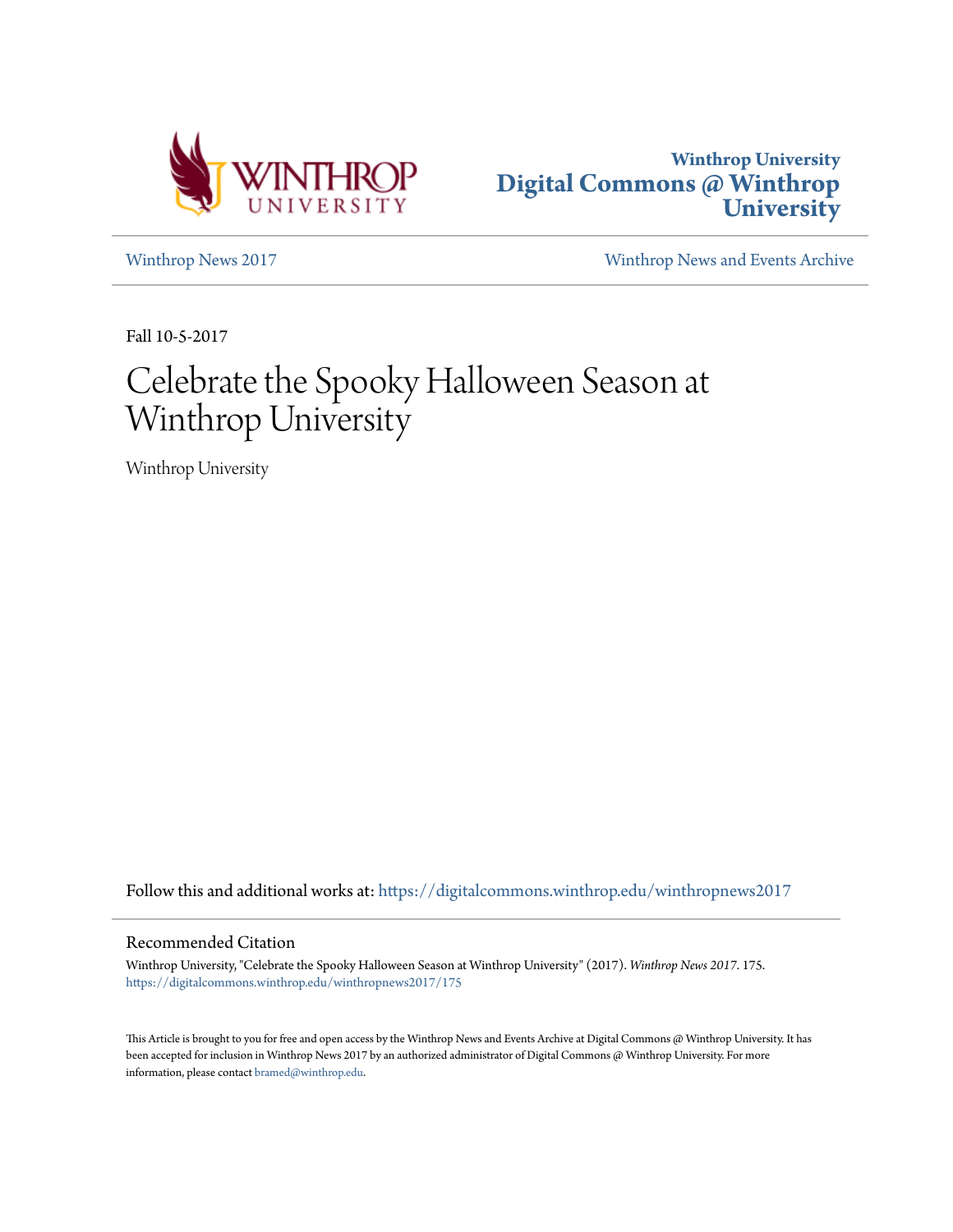

|                                                      | <b>ABOUT</b>  | <b>ADMISSIONS &amp; AID</b>  |                  | <b>ACADEMICS</b> | <b>STUDENT</b>     |
|------------------------------------------------------|---------------|------------------------------|------------------|------------------|--------------------|
|                                                      | 10/05/2017    | <b>AFFAIRS</b>               | <b>ATHLETICS</b> | <b>GIVING</b>    | 上没身。<br>о<br>SHARE |
| <b>All News</b>                                      |               | <b>Celebrate the</b>         |                  |                  |                    |
| <b>Archives</b>                                      | <b>Spooky</b> |                              |                  |                  |                    |
| <b>RSS News Feeds</b><br><b>Winthrop in the News</b> |               | <b>Halloween</b>             |                  |                  |                    |
|                                                      |               | <b>Season at</b><br>Winthrop |                  |                  |                    |



**University**

ROCK HILL, SOUTH CAROLINA — Pumpkin spice is all around, the temperatures are cooling down and "Hocus Pocus" is making its appearance on television. It must be Halloween! Check out these **Halloween-related events** at Winthrop University:

# **Boogram Sales**

Oct. 19 and Oct. 24, 11 a.m.-noon DiGiorgio Campus Center lobby The Winthrop National Association of Black Journalists will sell Halloween treats —"boograms"—to be delivered later this month.

# **Ghost Tours**

Oct. 24, 6:30-11 p.m. Tillman Auditorium

The Student Alumni Council will scare visitors with this creepy tour of Tillman featuring ghost stories, from the basement to the 4th floor. Tickets are \$5 and it is a cultural event.

**Halloween Art Sale** Oct. 26, 11 a.m.-12:30 p.m. DiGiorgio Campus Center Winthrop art students will sell their work.

**Halloween Party** Oct. 26, 8-10 p.m. Kinard Auditorium GLoBAL will host its annual Halloween party, featuring music, candy and games.

#### **Haunted Conservatory**

Oct. 26, 8 p.m.-midnight Byrnes Auditorium Take a creepy tour of the conservatory, including the Byrnes Auditorium stage, the basement and the hallways of the conservatory. Tickets are \$3.

**Zombie Lazer Tag** Oct. 27, 8-10 p.m.